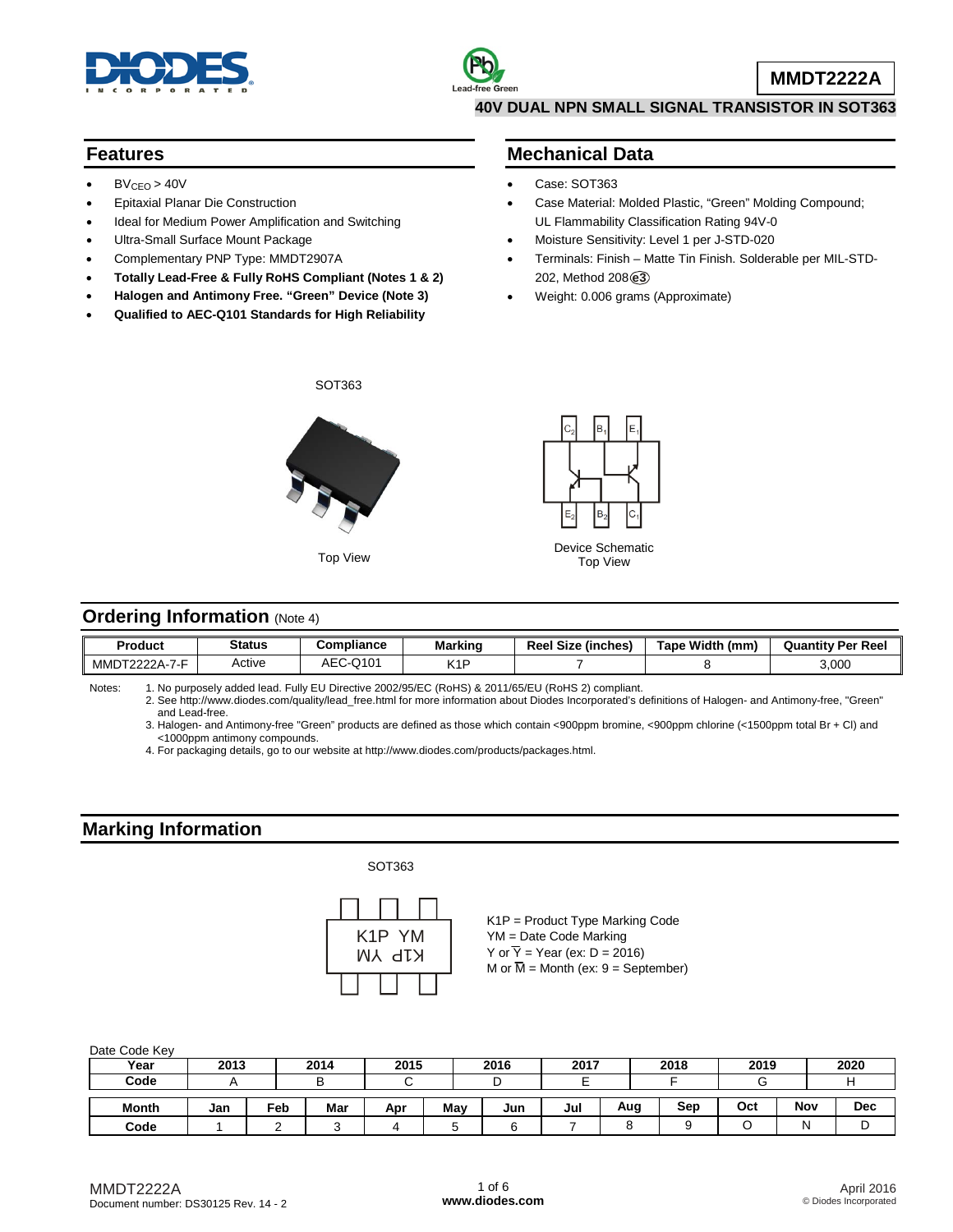

# Absolute Maximum Ratings (@T<sub>A</sub> = +25°C, unless otherwise specified.)

| <b>Characteristic</b>        | Svmbol                  | Value | Unit |
|------------------------------|-------------------------|-------|------|
| Collector-Base Voltage       | <b>V</b> <sub>CВО</sub> | 75    |      |
| Collector-Emitter Voltage    | V <sub>CEO</sub>        | 40    |      |
| Emitter-Base Voltage         | <b>VEBO</b>             | 6.C   |      |
| Continuous Collector Current |                         | 600   | mA   |

### **Thermal Characteristics**

| Characteristic                                   | Svmbol           | Value           | Unit   |
|--------------------------------------------------|------------------|-----------------|--------|
| Power Dissipation (Note 5)                       |                  | 200             | mW     |
| Thermal Resistance, Junction to Ambient (Note 5) | R <sub>eja</sub> | 625             | °C/W   |
| Operating and Storage Temperature Range          | J, ISTG          | $-55$ to $+150$ | $\sim$ |

## **ESD Ratings** (Note 6)

| <b>Characteristic</b>                      | Svmbol        | Value        | Unit | <b>JEDEC Class</b> |
|--------------------------------------------|---------------|--------------|------|--------------------|
| Electrostatic Discharge - Human Body Model | ESD HBM       | $\geq 4.000$ |      | ЗΑ                 |
| Electrostatic Discharge - Machine Model    | <b>ESD MM</b> | $\geq 400$   |      |                    |

Notes: 5. For the device mounted on minimum recommended pad layout FR-4 PCB with high coverage of single sided 1oz copper, in still air conditions; the device is measured when operating in a steady-state condition.

6. Refer to JEDEC specification JESD22-A114 and JESD22-A115.

## **Thermal Characteristic and Derating Information**

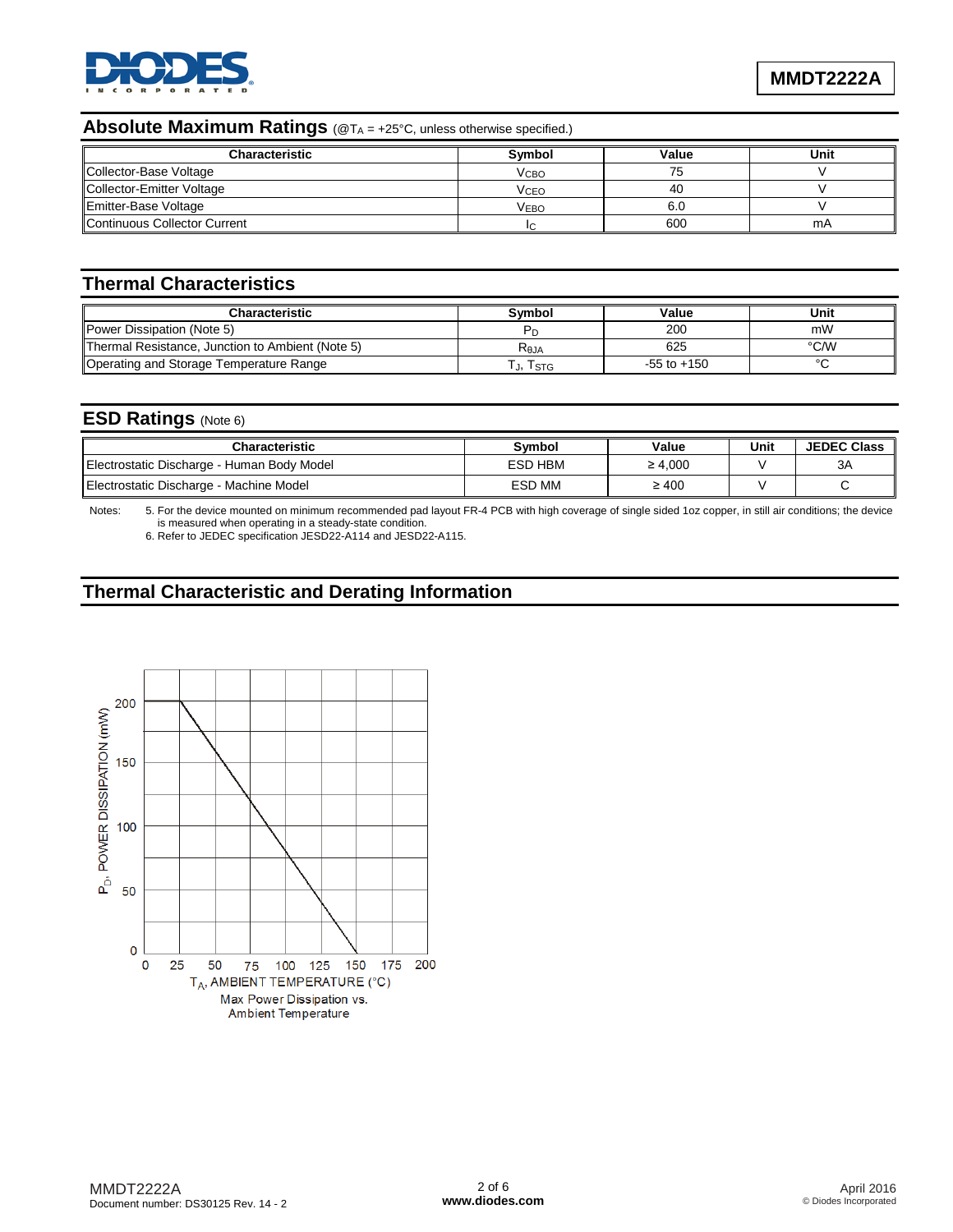

# **Electrical Characteristics** (@T<sub>A</sub> = +25°C, unless otherwise specified.)

| Characteristic                               | Symbol                  | Min                                     | Max                      | Unit              | <b>Test Condition</b>                                                                                                                                                                                                                                                  |
|----------------------------------------------|-------------------------|-----------------------------------------|--------------------------|-------------------|------------------------------------------------------------------------------------------------------------------------------------------------------------------------------------------------------------------------------------------------------------------------|
| OFF CHARACTERISTICS                          |                         |                                         |                          |                   |                                                                                                                                                                                                                                                                        |
| Collector-Base Breakdown Voltage             | <b>BV<sub>CBO</sub></b> | 75                                      | $\overline{\phantom{0}}$ | $\vee$            | $I_C = 10 \mu A$ , $I_E = 0$                                                                                                                                                                                                                                           |
| Collector-Emitter Breakdown Voltage (Note 7) | <b>BV<sub>CEO</sub></b> | 40                                      |                          | $\overline{\vee}$ | $I_C = 10mA, I_B = 0$                                                                                                                                                                                                                                                  |
| Emitter-Base Breakdown Voltage               | <b>BVEBO</b>            | 6.0                                     | $\overline{\phantom{0}}$ | $\vee$            | $I_E = 100 \mu A$ , $I_C = 0$                                                                                                                                                                                                                                          |
| Collector-Base Cut-Off Current               | I <sub>CBO</sub>        | $\overbrace{\phantom{aaaaa}}$           | 10                       | nA<br>μA          | $V_{CR} = 60V$ , $I_F = 0$<br>$V_{CB} = 60V$ , $I_E = 0$ , $T_A = +150^{\circ}C$                                                                                                                                                                                       |
| <b>Collector Cut-Off Current</b>             | $I_{CEX}$               |                                         | 10                       | nA                | $V_{CE} = 60V$ , $V_{BE(OFF)} = 3.0V$                                                                                                                                                                                                                                  |
| Emitter-Base Cut-Off Current                 | <b>IEBO</b>             | $\overline{\phantom{0}}$                | 10                       | nA                | $V_{EB} = 3V, I_C = 0$                                                                                                                                                                                                                                                 |
| <b>Base Cutoff Current</b>                   | <b>I</b> BL             |                                         | 20                       | nA                | $V_{CE} = 60V$ , $V_{BE(OFF)} = 3.0V$                                                                                                                                                                                                                                  |
| <b>ON CHARACTERISTICS (Note 7)</b>           |                         |                                         |                          |                   |                                                                                                                                                                                                                                                                        |
| <b>IDC Current Gain</b>                      | $h_{FE}$                | 35<br>50<br>75<br>100<br>40<br>50<br>35 | 300                      |                   | $I_C = 100 \mu A$ , $V_{CF} = 10V$<br>$I_C = 1.0mA$ , $V_{CE} = 10V$<br>$I_C = 10mA$ , $V_{CE} = 10V$<br>$I_C = 150mA$ , $V_{CE} = 10V$<br>$I_{C} = 500$ mA, $V_{CE} = 10V$<br>$I_C = 10$ mA, $V_{CE} = 10V$ , $T_A = -55^{\circ}C$<br>$I_C = 150mA$ , $V_{CE} = 1.0V$ |
| <b>Collector-Emitter Saturation Voltage</b>  | VCE(SAT)                | $\overline{\phantom{0}}$                | 0.3<br>1.0               | $\vee$            | $I_C = 150mA$ , $I_B = 15mA$<br>$I_C = 500mA$ , $I_B = 50mA$                                                                                                                                                                                                           |
| <b>Base-Emitter Saturation Voltage</b>       | V <sub>BE(SAT)</sub>    | 0.6                                     | 1.2<br>2.0               | $\vee$            | $IC = 150mA$ , $IB = 15mA$<br>$I_C = 500 \text{mA}$ , $I_B = 50 \text{mA}$                                                                                                                                                                                             |
| <b>SMALL SIGNAL CHARACTERISTICS</b>          |                         |                                         |                          |                   |                                                                                                                                                                                                                                                                        |
| <b>Output Capacitance</b>                    | $C_{\rm obo}$           | $\overline{\phantom{a}}$                | 8.0                      | pF                | $V_{CB} = 10V$ , f = 1.0MHz, $I_E = 0$                                                                                                                                                                                                                                 |
| Input Capacitance                            | C <sub>ibo</sub>        |                                         | 25                       | pF                | $V_{EB} = 0.5V$ , f = 1.0MHz, $I_C = 0$                                                                                                                                                                                                                                |
| <b>Current Gain-Bandwidth Product</b>        | $f_{\rm T}$             | 300                                     | $\overline{\phantom{m}}$ | <b>MHz</b>        | $V_{CE} = 20V$ , $I_C = 20mA$ ,<br>$f = 100$ MHz                                                                                                                                                                                                                       |
| Noise Figure                                 | NF                      |                                         | 4.0                      | dB                | $V_{CE} = 10V$ , $I_C = 100\mu A$ ,<br>$R_S = 1.0k\Omega$ , f = 1.0kHz                                                                                                                                                                                                 |
| <b>SWITCHING CHARACTERISTICS</b>             |                         |                                         |                          |                   |                                                                                                                                                                                                                                                                        |
| Delay Time                                   | $t_{D}$                 | $\overline{\phantom{0}}$                | 10                       | ns                | $V_{CC} = 30V$ , $I_C = 150mA$ ,                                                                                                                                                                                                                                       |
| <b>Rise Time</b>                             | t <sub>R</sub>          |                                         | 25                       | ns                | $V_{BE(OFF)} = -0.5V$ , $I_{B1} = 15mA$                                                                                                                                                                                                                                |
| Storage Time                                 | ts                      | $\overline{\phantom{0}}$                | 225                      | ns                | $V_{CC} = 30V$ , $I_C = 150$ mA,                                                                                                                                                                                                                                       |
| Fall Time                                    | $t_{\text{F}}$          |                                         | 60                       | ns                | $I_{B1} = I_{B2} = 15mA$                                                                                                                                                                                                                                               |

Note: 7. Measured under pulsed conditions. Pulse width ≤ 300µs. Duty cycle ≤ 2%.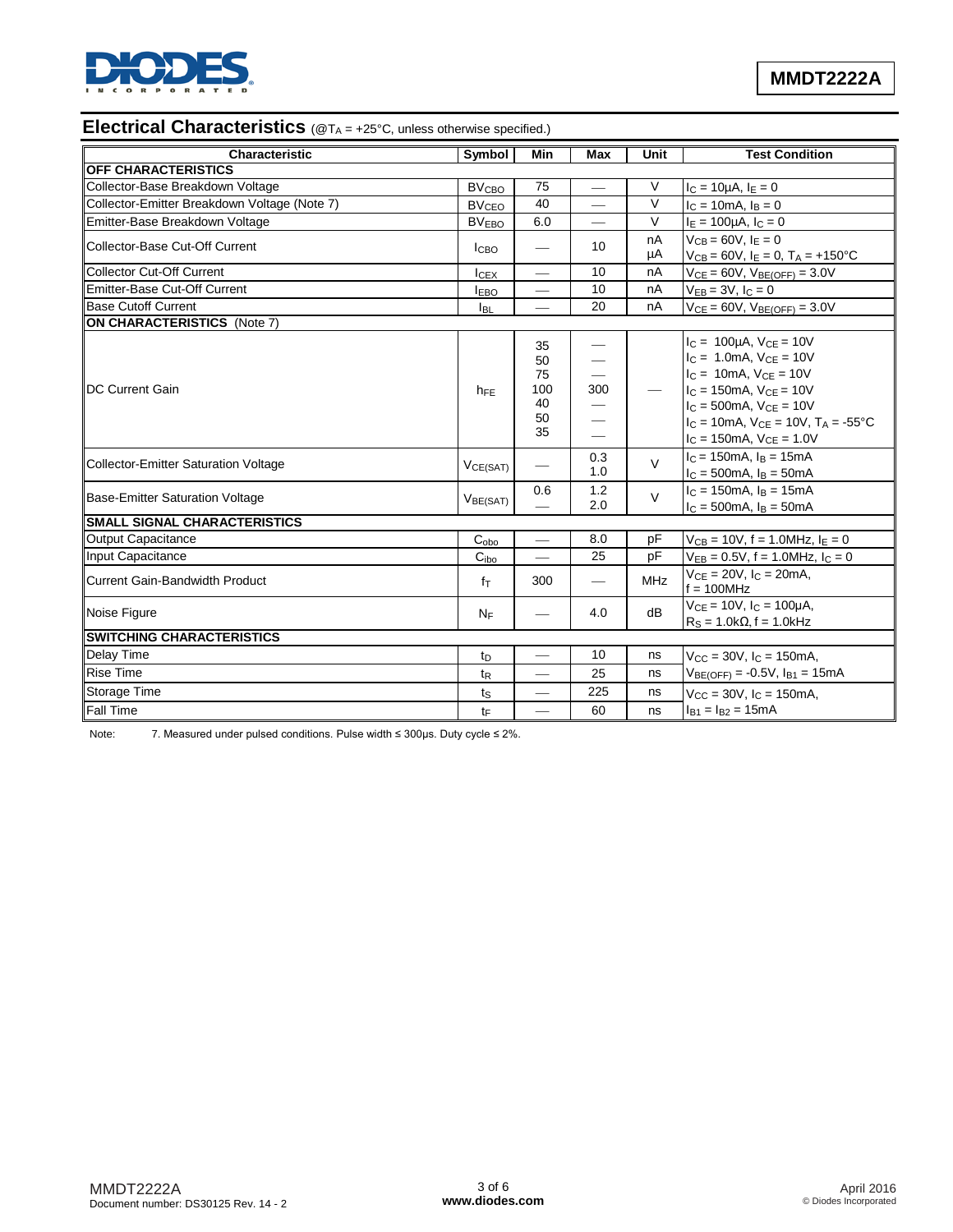

## **Typical Electrical Characteristics** (@TA = +25°C, unless otherwise specified.)



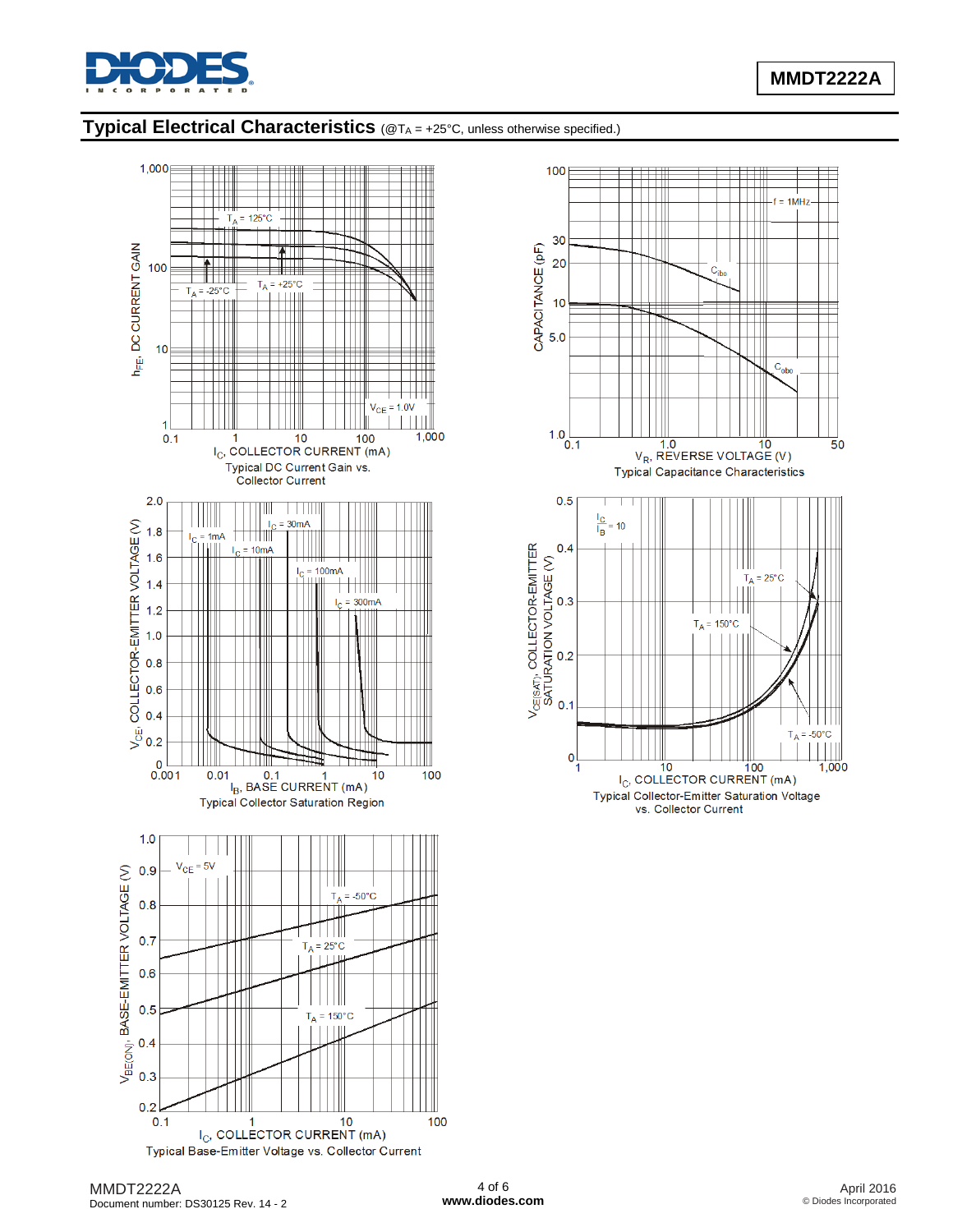

### **Package Outline Dimensions**

Please see <http://www.diodes.com/package-outlines.html> for the latest version.



| <b>SOT363</b>  |      |           |       |  |  |  |  |
|----------------|------|-----------|-------|--|--|--|--|
| Dim            | Min  | Max       | Typ   |  |  |  |  |
| А1             | 0.00 | 0.10      | 0.05  |  |  |  |  |
| A <sub>2</sub> | 0.90 | 1.00      | 1.00  |  |  |  |  |
| b              | 0.10 | 0.30      | 0.25  |  |  |  |  |
| c              | 0.10 | 0.22      | 0.11  |  |  |  |  |
| D              | 1.80 | 2.20      | 2.15  |  |  |  |  |
| Е              | 2.00 | 2.20      | 2.10  |  |  |  |  |
| E1             | 1.15 | 1.35      | 1.30  |  |  |  |  |
| е              |      | 0.650 BSC |       |  |  |  |  |
| F              | 0.40 | 0.45      | 0.425 |  |  |  |  |
| L              | 0.25 | 0.40      | 0.30  |  |  |  |  |
| a              | ŋ۰   | R۰        |       |  |  |  |  |
| nsin<br>P      |      |           |       |  |  |  |  |

## **Suggested Pad Layout**

Please see <http://www.diodes.com/package-outlines.html> for the latest version.



| <b>Dimensions</b> | Value<br>(in m <sub>m</sub> ) |
|-------------------|-------------------------------|
| C                 | 0.650                         |
| G                 | 1.300                         |
| x                 | 0.420                         |
|                   | 0.600                         |
|                   | 2.500                         |

**SOT363**